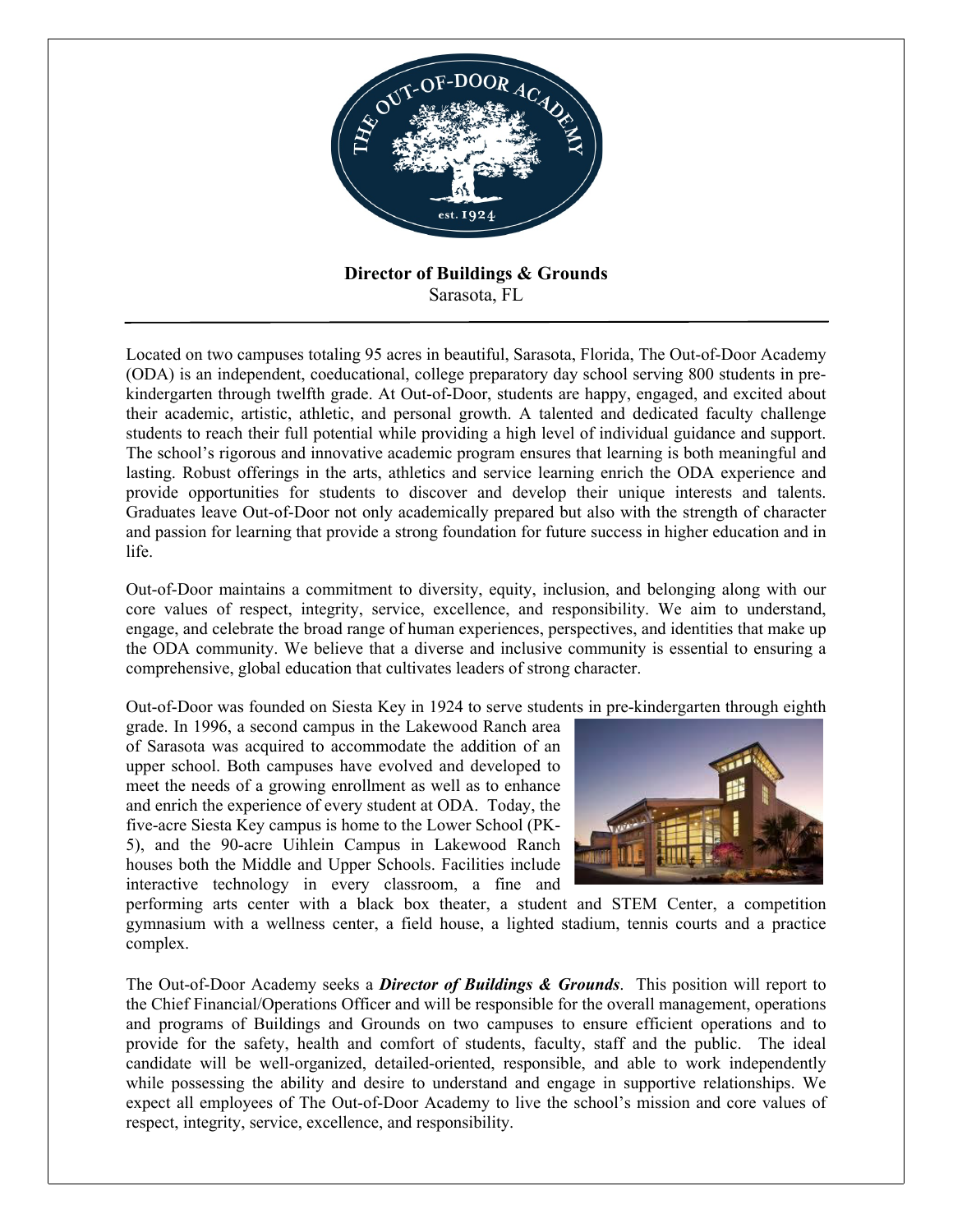# **Qualifications**

# **Experience, Skills & Knowledge**

- Ability to manage and supervise all buildings and grounds personnel directly or through designated lead positions.
- Formulate and establish preventative maintenance programs.
- Establish and direct maintenance, groundskeeping, security and custodial requirements, activities and functions.
- Oversee all safety and environmental programs to assure all sites and facilities are environmentally safe.
- Oversee and monitor equipment cleaning, repair and maintenance.
- Responsible for the annual budget for Buildings & Grounds.
- Plan, negotiate and administer vendor and facility rental agreements with outside parties.

# **Requirements**

- High school diploma required; Associate's degree or a two-year college or technical school certification or degree required.
- At least 5 (five) years of related work experience in facility maintenance, repair and grounds; experience should include a minimum of 2 (two) years lead/supervisory experience.
- Keen attention to detail and excellent communication skills, both written and verbal.
- Self-directed individual who is solution oriented, flexible and works well with teams and individuals while possessing a positive attitude.

# **Personal Attributes**

- An honest person who will live the school's values and who effectively blends candor, care, and empathy in dealing with others, and whose style is rooted in honesty, transparency and collaboration.
- An approachable, collaborative professional, who values teamwork, builds meaningful relationships, listens well, and respects differences of opinion.
- A thinker who possesses excellent communication skills and a high level of emotional intelligence.
- A hard-working professional who thrives in a fast-paced work environment with high expectations.

# **Compensation and Benefits**

This is a 12-month full-time exempt position beginning in July 2022. Compensation is highly competitive and commensurate with experience and includes a comprehensive benefits package.

At Out-of-Door, we value a diverse workforce. Applicants of any race, creed, physical ability, color, religion, sex, age, gender, sexual orientation or national origin are encouraged to apply. Once an offer is accepted, the position will require the successful completion of a national background screening and drug testing.

# **Other**

External candidates will be required to complete a video submission interview through the SparkHire platform. Once an application has been received, instructions on completing the video submission will be provided through an email. A candidate application will be considered complete once this video submission has been received.